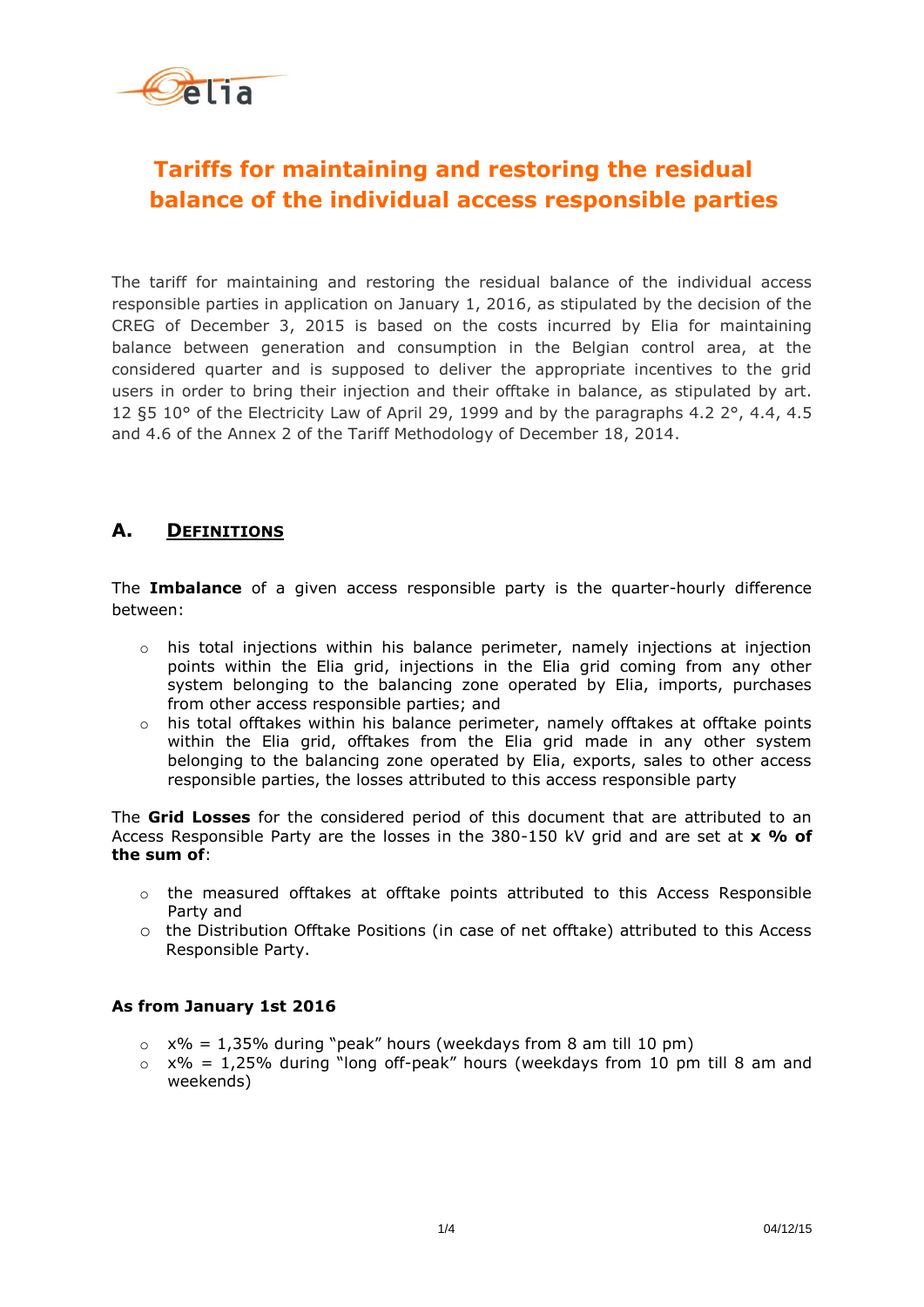

<u>.</u>

The **gross volume of upward regulation** (GUV) is, for a given quarter, the sum of the energy volumes activated by Elia for upward regulation for that quarter, including the volume of imported energy for the IGCC netting, as stipulated by the functioning rules of the market for the compensation of the quarterly hour imbalances<sup>1</sup>.

The **gross volume of downward regulation** (GDV) is, for a given quarter, the sum of the energy volumes activated by Elia for downward regulation for that quarter, including the volume of exported energy for the IGCC netting, as stipulated by the functioning rules of the market for the compensation of the quarterly hour imbalances.

The **strategic reserve volume injected in the balancing control area** (SRV  $_{BCA}$ ) is, for a given quarter, the difference between the volume of the activated strategic reserve and the volume of strategic reserve that has been assigned on Belpex SRM for that quarter, as stipulated by the functioning rules for strategic reserves<sup>2</sup>.

The **Net Regulation Volume** (NRV) is defined on a quarterly basis and is the difference between:

- o on one hand, the sum of the **gross volume of upward regulation** as ordered by Elia, for the considered quarter, for maintaining the balance in the Belgian control area, expressed in MW, and the **strategic reserve volume injected in the balancing control area** for the same quarter;
- and on the other hand, **gross volume of downward regulation** as ordered by Elia, for the considered quarter, for maintaining the balance in the Belgian control area, expressed in MW.

In what follows, a positive value of the NRV is referred to as a « **net upward regulation** » and a negative value of the NRV is referred to as « **net downward regulation** ».

The **marginal price for upward regulation** (MIP or HUP<sup>3</sup>) is, for a given quarter, the highest unit price of all upward activations ordered by Elia for maintaining the balance in the Belgian control area. The MIP is defined in detail in the functioning rules of the market for the compensation of the quarterly hour imbalances.

<sup>&</sup>lt;sup>1</sup> According to the latest decision of the CREG and as mentioned on the website of Elia (www/elia.be > Products & Services > Balance > Balance mechanism)

<sup>&</sup>lt;sup>2</sup> According to the latest decision of the CREG and as mentioned on the website of Elia (www.elia.be > Users' Group > Task Force « Implementation Strategic Reserves » > Winter 20xx/20xx > Functioning rules for strategic reserves)

 $3$  HUP as defined in the functioning rules of the market for the compensation of the quarterly hour imbalances; "Highest Upward Price"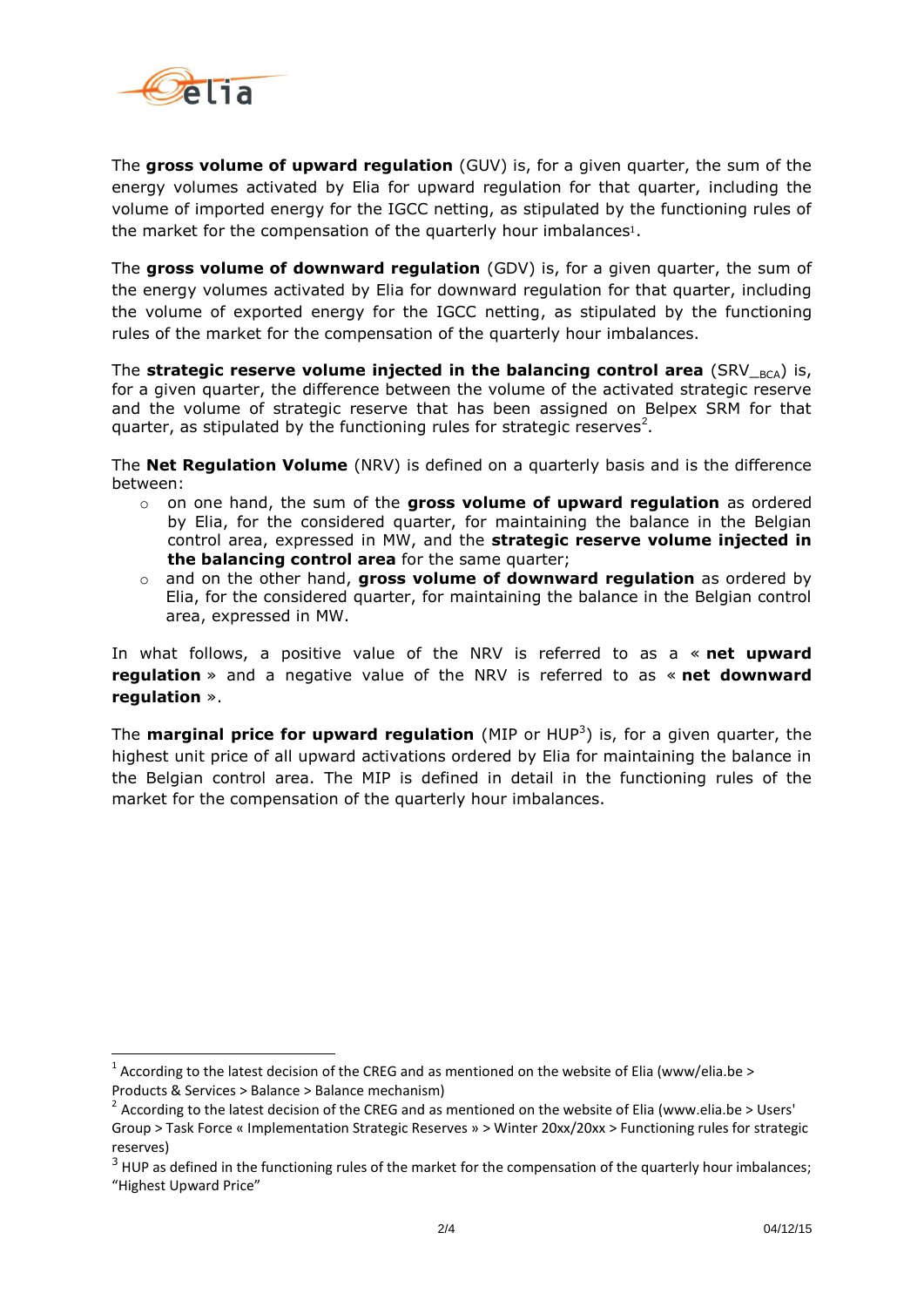

The **marginal price for downward regulation** (MDP or LDP<sup>4</sup>) is, for a given quarter, the lowest price of all downward activations ordered by Elia for maintaining the balance in the Belgian control area. This price takes also into account the additional incentives applicable on the marginal price for downward regulation if the mutual emergency power between grid operators has been activated. The MDP is defined in detail in the functioning rules of the market for the compensation of the quarterly hour imbalances.

The **Area Control Error** (ACE) is, for a considered quarter and expressed in MW, the difference between the scheduled ("program") and measured values of the interchanges of the Belgian control area, taking into account the effect of frequency bias.

The **System Imbalance** is calculated by taking the difference between the Area Control Error (ACE) and the Net Regulation Volume (NRV). The System Imbalance is obtained by neutralising the activated means (NRV) – deployed by Elia for managing balance in the Belgian control area – out of the ACE.

A formal definition of the above described parameters GUV, GDV, MIP, MDP, NRV, ACE, as well as a description of the functioning of the market for the compensation of the quarterly hour imbalances, can be found on the website of Elia, where the functioning rules of the market for the compensation of the quarterly hour imbalance (or Balancing rules) as approved by the CREG have been published in a transparent way<sup>5</sup>.

A formal definition of the parameter SRV\_BCA and all information on the indicators used to decide upon a situation of structural shortage, as well as the principles for activation of the strategic reserve of the grid operator, can be found on the website of Elia, where the functioning rules for strategic reserves as approved by the CREG have been published in a transparent way<sup>6</sup>.

<u>.</u>

<sup>&</sup>lt;sup>4</sup> LDP as defined in the functioning rules of the market for the compensation of the quarterly hour imbalances; "Lowest Downward Price"

<sup>5</sup> [www.elia.be](http://www.elia.be/) > Products & Services > Balance > Balance mechanism

[www.elia.be](http://www.elia.be/) > Users' Group > Task Force « Implementation Strategic Reserves » > Winter 20xx/20xx > Functioning rules for strategic reserves